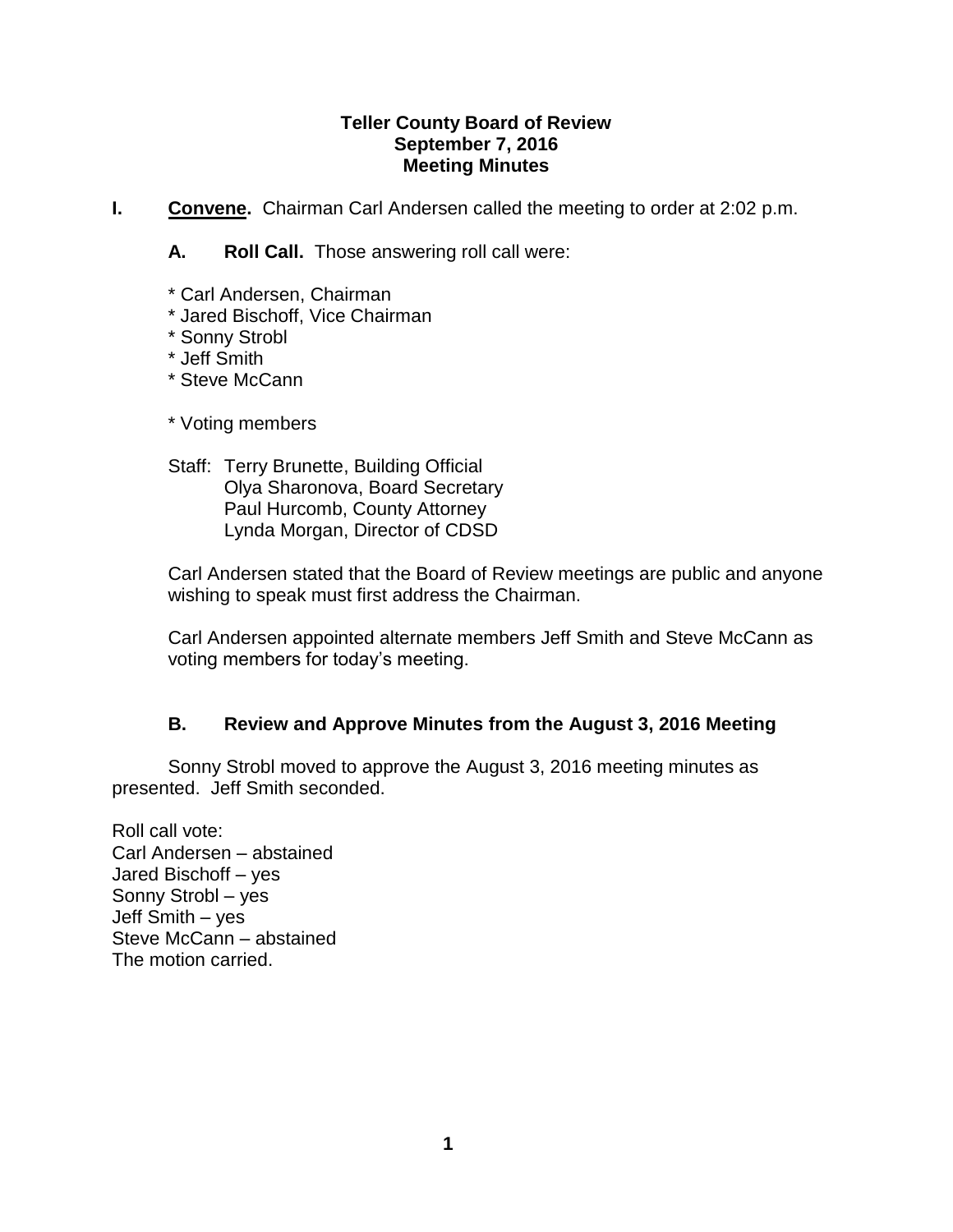### **II. Contractor Licenses**

### **A. Great Plains Structures, LLC/George Barr/Class A**

Mr. George Barr present. Mr. Barr gave a brief overview of his building experience and recent work history.

Mr. Barr is applying for a Class A license in Teller County in order to install a water storage tank for Tranquil Acres. He has installed over 600 tanks in his 13 years as a general contractor.

There was further discussion between the applicant and the Board. The Board reviewed the submitted packet and asked Mr. Barr clarifying questions.

Mr. Barr explained that his company specializes in installation of water tanks, currently covering 8 of the United States and as many as 22 states in the past. BOR discussed issuing special limited license.

Carl Andersen opened this matter up for public comment. No public comment. Close public comment.

Paul Hurcomb indicated that the company's corporate records were in order with the State.

Jeff Smith moved to grant Great Plains Structures, LLC with George Barr as the examinee, a Class A license limited to storage tank installation. Carl Andersen seconded.

Roll call vote: Carl Andersen – yes Jared Bischoff – yes Sonny Strobl – yes Jeff Smith – yes Steve McCann – yes The motion carried.

### **B. Integrated Water Services, Inc./Jon Bopp/Class B**

Mr. Jon Bopp present. Mr. Bopp gave a brief overview of his building experience and recent work history.

Mr. Bopp has over 14 years of experience in the construction industry. His company specializes in installation of water and waste treatment plans. Prior to working in this specialty field Mr. Bopp was a general contractor in the commercial industry building schools, colleges, equipment and medical buildings.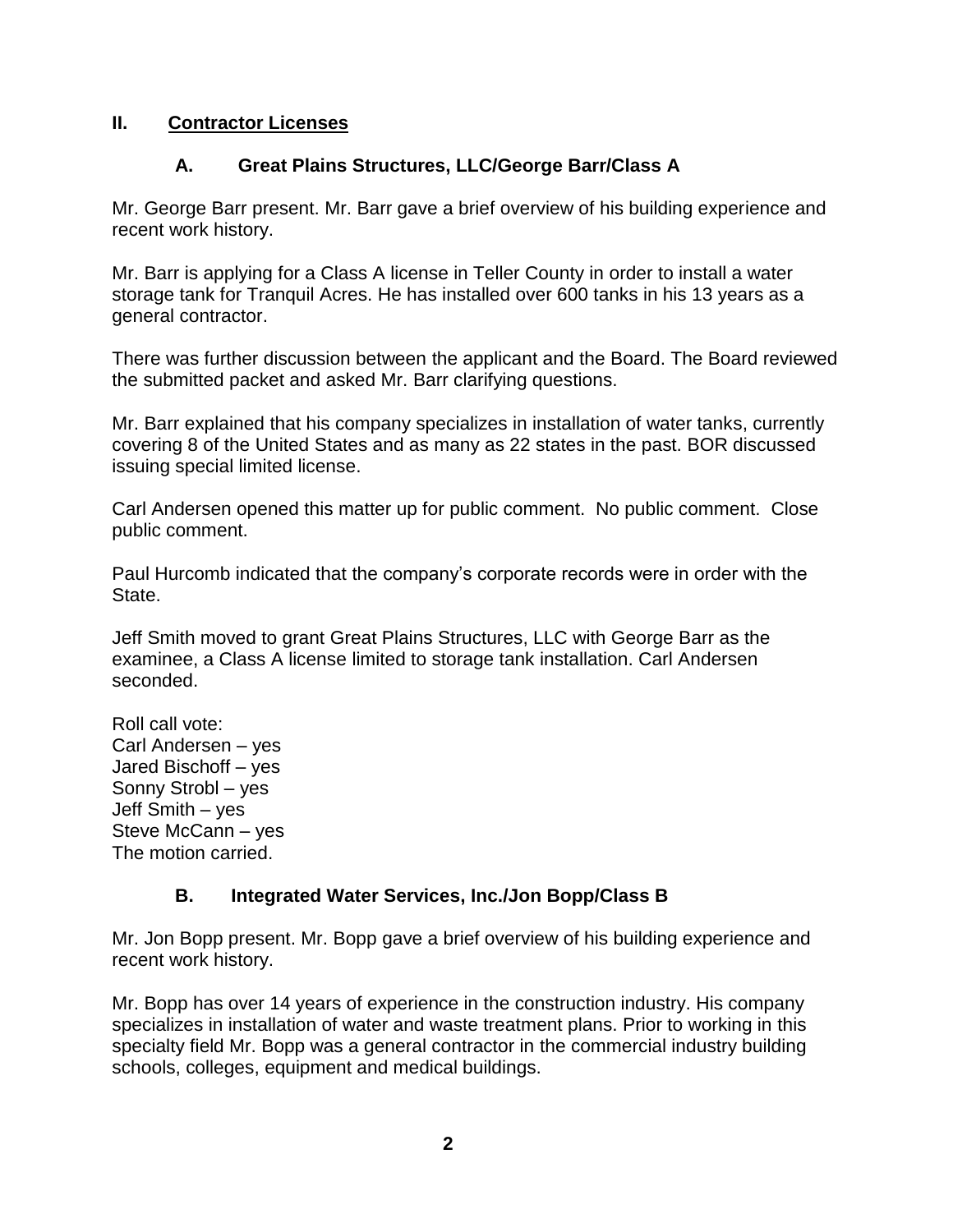There was further discussion between the applicant and the Board. The Board reviewed the submitted packet and asked Mr. Bopp clarifying questions.

Mr. Bopp is currently building a 1,600 sq. ft. water treatment plant in Highland Lakes under a provisional license. BOR pointed out that the letters of reference need to address examinee by name and discussed issuing a special limited license.

Carl Andersen opened this matter up for public comment. No public comment. Close public comment.

Paul Hurcomb indicated that the company's corporate records were in order with the State.

Sonny Strobl moved to grant Integrated Water Services, Inc., with Jon Bopp as the examinee, a Class B license limited to water and waste water treatment plants and related structures, and conditioned upon providing 3 letters of reference in compliance with section 102.h of the Teller County Building Code, and along with this extending the applicant's provisional license though 5:00 p.m. on September 9, 2016. Jeff Smith seconded.

Roll call vote: Carl Andersen – yes Jared Bischoff – yes Sonny Strobl – yes Jeff Smith – yes Steve McCann – yes The motion carried.

# **C. Wood Works Unlimited, Inc./Donald Hostetler/Class C**

Mr. Donald Hostetler present. Mr. Hostetler gave a brief overview of his building experience and recent work history.

Presently Mr. Hostetler builds custom homes; however, previously he was a superintendent for a major construction firm for over 5 years. He has been working in the construction industry since he was 12 years old. Mr. Hostetler is planning on building a large custom home in Divide.

The Board reviewed the submitted packet and asked Mr. Hostetler clarifying questions. There was further discussion between the applicant and the Board.

Mr. Hostetler was informed that his certificate of liability requires a description of operations.

Carl Andersen opened this matter up for public comment. No public comment. Close public comment.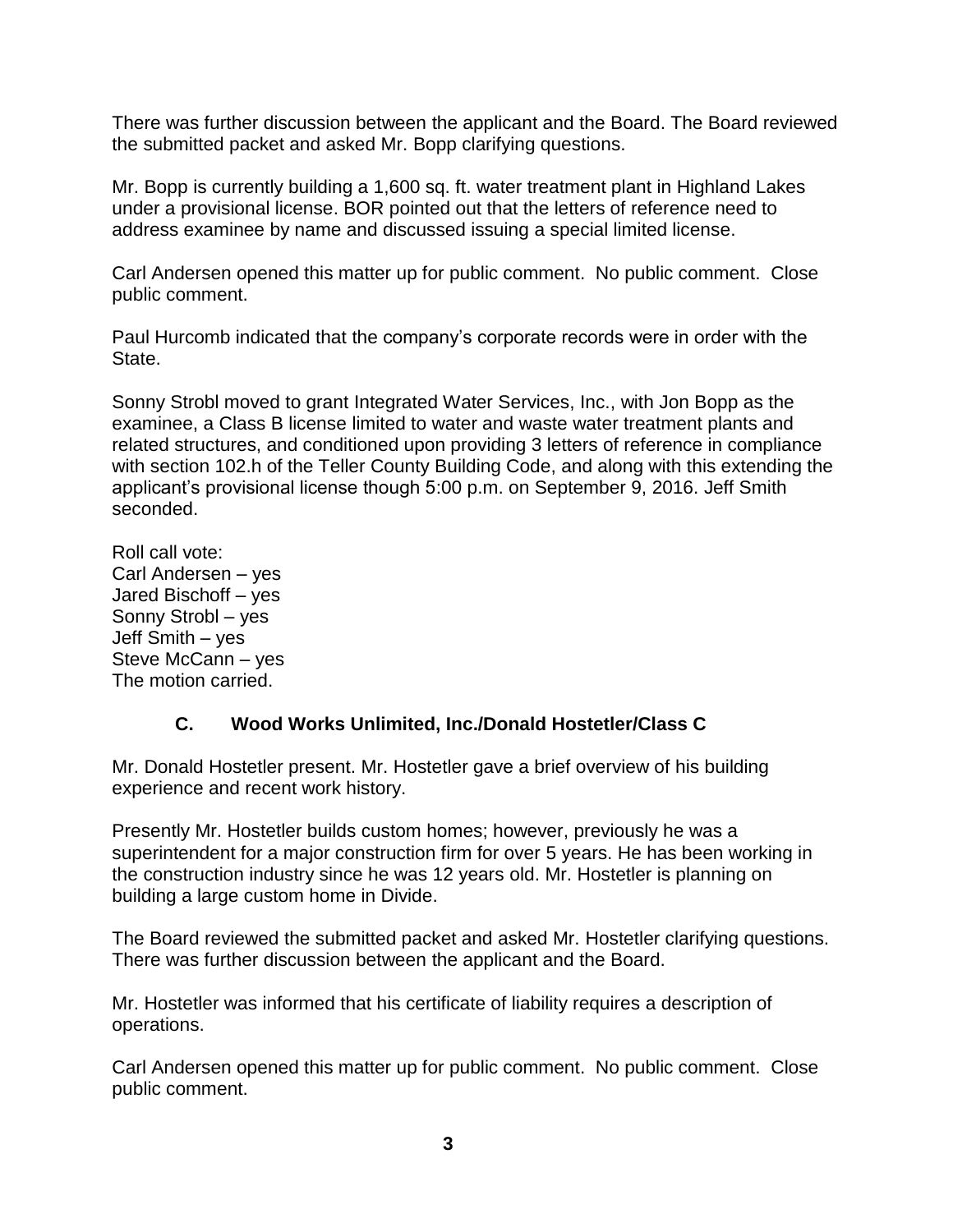Paul Hurcomb indicated that the company's corporate records were in order with the State.

Sonny Strobl moved to grant Wood Works Unlimited, Inc. with Donald Hostetler as the examinee, a Class C license, conditioned upon providing an updated certificate of insurance. Steve McCann seconded.

Roll call vote: Carl Andersen – yes Jared Bischoff – yes Sonny Strobl – yes Jeff Smith – yes Steve McCann – yes The motion carried.

### **D. High Desert Construction Company, Inc./Kenneth M. Herman/Class C**

Mr. Kenneth M. Herman present. Mr. Herman gave a brief overview of his building experience and recent work history.

Mr. Herman carriers a Class C license in Freemont and El Paso Counties. He is applying for a license in Teller County to rebuild a residence that was burned down.

The Board reviewed the submitted packet and asked Mr. Herman clarifying questions. There was further discussion between the applicant, the Board, Terry Brunette, and Paul Hurcomb.

Terry Brunette and Mr. Herman addressed questions and concerns raised by Paul Hurcomb regarding workers' compensation insurance coverage and conversion of the company from an LLC to an S Corporation.

Carl Andersen opened this matter up for public comment. No public comment. Close public comment.

Paul Hurcomb indicated that the company's corporate records were in order with the State.

Jeff Smith moved to grant High Desert Construction Company, Inc. with Kenneth M. Herman as the examinee, a Class C license, conditioned upon providing an updated certificate of insurance. Jared Bischoff seconded.

Roll call vote: Carl Andersen – yes Jared Bischoff – yes Sonny Strobl – yes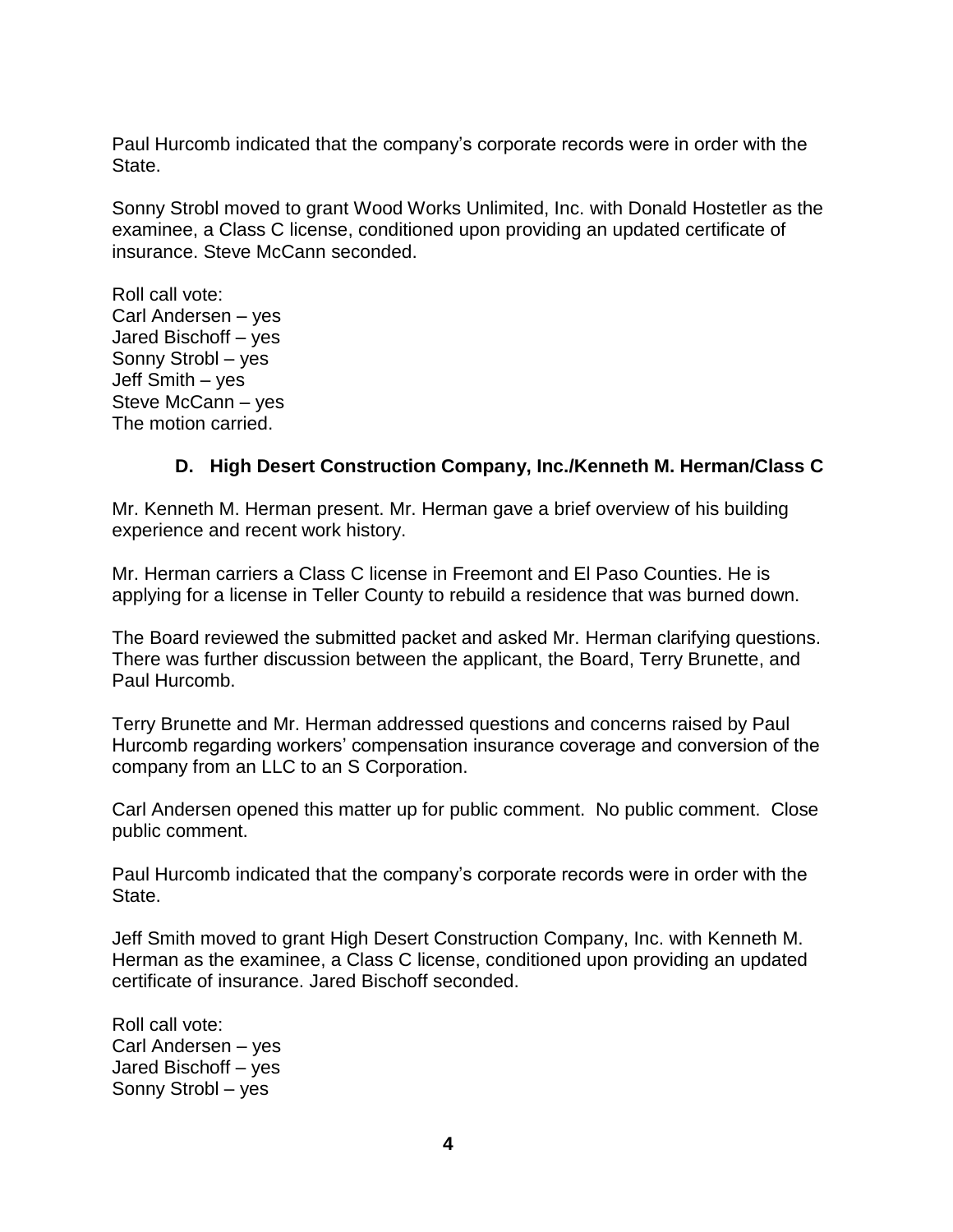Jeff Smith – yes Steve McCann – yes The motion carried.

## **E. Global Construction Group, Inc./Robert Bontrager/Class C**

Mr. Robert Bontrager present. Mr. Bontrager gave a brief overview of his building experience and recent work history.

Mr. Bontrager has been in the construction business for over 14 years, he carries a Class C license with El Paso County and specializes in building custom homes.

The Board reviewed the submitted packet and asked Mr. Bontrager clarifying questions. There was further discussion between the applicant, the Board, Terry Brunette, and Paul Hurcomb.

Mr. Bontrager explained that he purchases in cash from his suppliers and therefore he can only provide one letter of financial responsibility.

Carl Andersen opened this matter up for public comment. No public comment. Close public comment.

Paul Hurcomb indicated that the company was delinquent with Secretary of State for failing to file an annual report; however this was cured on August 16, 2016 the company's corporate records are now in order.

Jared Bischoff moved to grant Global Construction Group, Inc with Robert Bontrager as the examinee, a Class C license. Jeff Smith seconded.

Roll call vote: Carl Andersen – yes Jared Bischoff – yes Sonny Strobl – yes Jeff Smith – yes Steve McCann – abstained The motion carried.

# **F. Earth's Creation Landscaping, Inc./O'banyon Custer/Class C**

Mr. O'banyon Custer present. Mr. Custer gave a brief overview of his building experience and recent work history.

He built his personal log home. Mr. Custer plans on building spec log homes in Teller County, he hopes to build one to three homes per year. He has 20 years of experience in landscaping and excavation, and went to school for log home construction.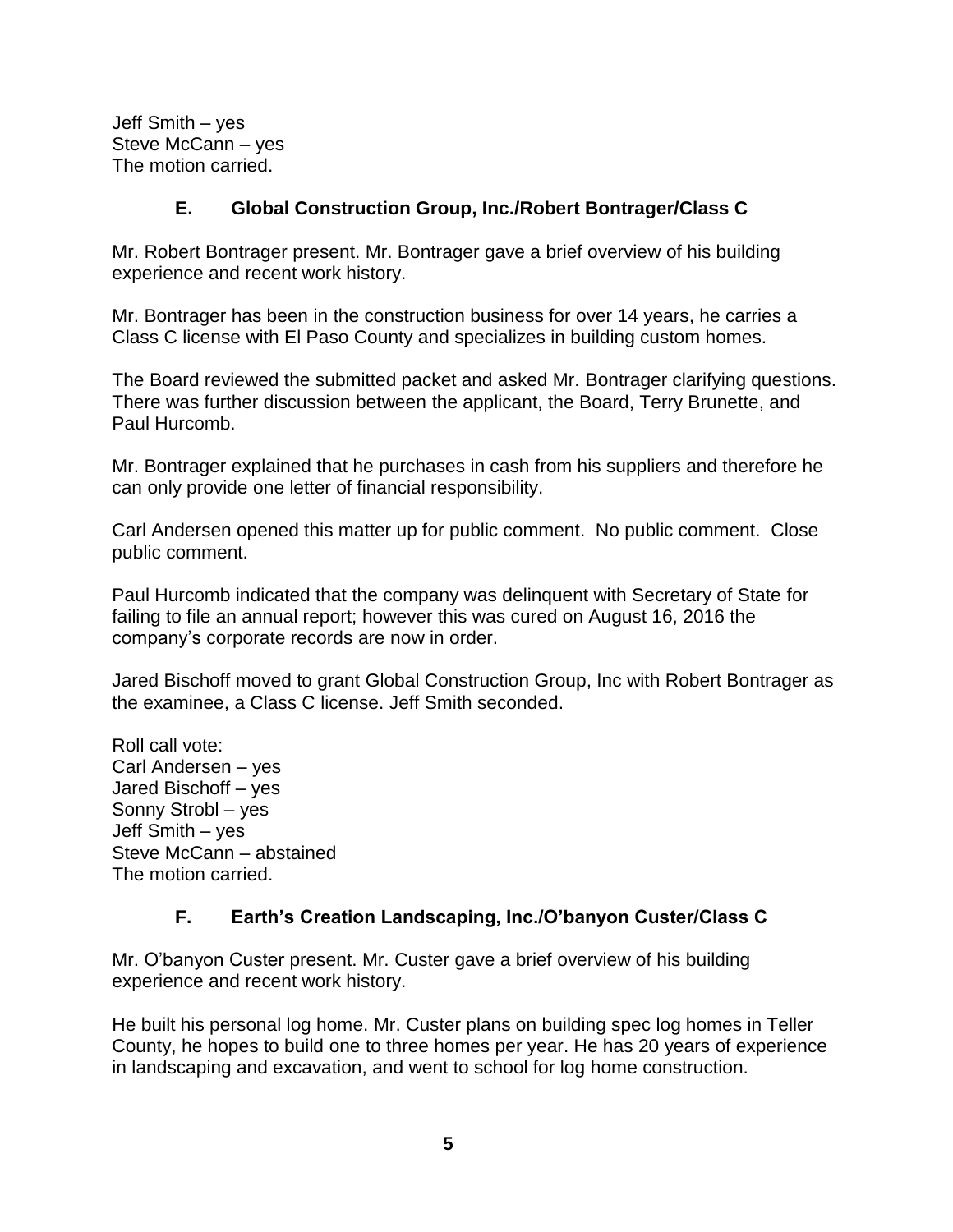The Board reviewed the submitted packet and asked Mr. Custer clarifying questions. There was further discussion between the applicant, the Board, Terry Brunette, and Paul Hurcomb.

Mr. Custer explained that he is not licensed in any other jurisdiction, however he does have his license application in process with the El Paso County Building Department. He elaborated on his log construction method and how it differs from the conventional one. The Board and Terry Brunette discussed issuing a special limited license for one project only, due to lack of examinee's experience. Mr. Custer stated that he was agreeable to a special limited license.

Carl Andersen opened this matter up for public comment. No public comment. Close public comment.

Paul Hurcomb indicated that the company's corporate records were in order with the State.

Jeff Smith moved to grant Earth's Creation Landscaping, Inc. with O'banyon Custer as the examinee, a Class C one project limited license. Carl Andersen seconded.

Roll call vote: Carl Andersen – yes Jared Bischoff – yes Sonny Strobl – yes Jeff Smith – yes Steve McCann – yes The motion carried.

# **G. Windmill Ranch Construction, L.L.C./Simon Hostetler/Class C**

Mr. Simon Hostetler present. Mr. Hostetler gave a brief overview of his building experience and recent work history.

Mr. Hostetler currently has a construction project in Teller County, his client is in need of garage and a new deck.

The Board reviewed the submitted packet and asked Mr. Hostetler clarifying questions. There was further discussion between the applicant, the Board, Terry Brunette, and Paul Hurcomb.

Mr. Hostetler provided more information on his construction experience, explaining that he specializes in small projects such as decks, garages, and small additions. The Board considered the Teller County Building Code and discussed issuing the applicant a Class C-1 license, due to the lack of examinee's experience. Mr. Hostetler was informed of the differences between a Class C and a Class C-1 license and that he would still be eligible to apply for an upgrade in the future to a Class C license. Mr.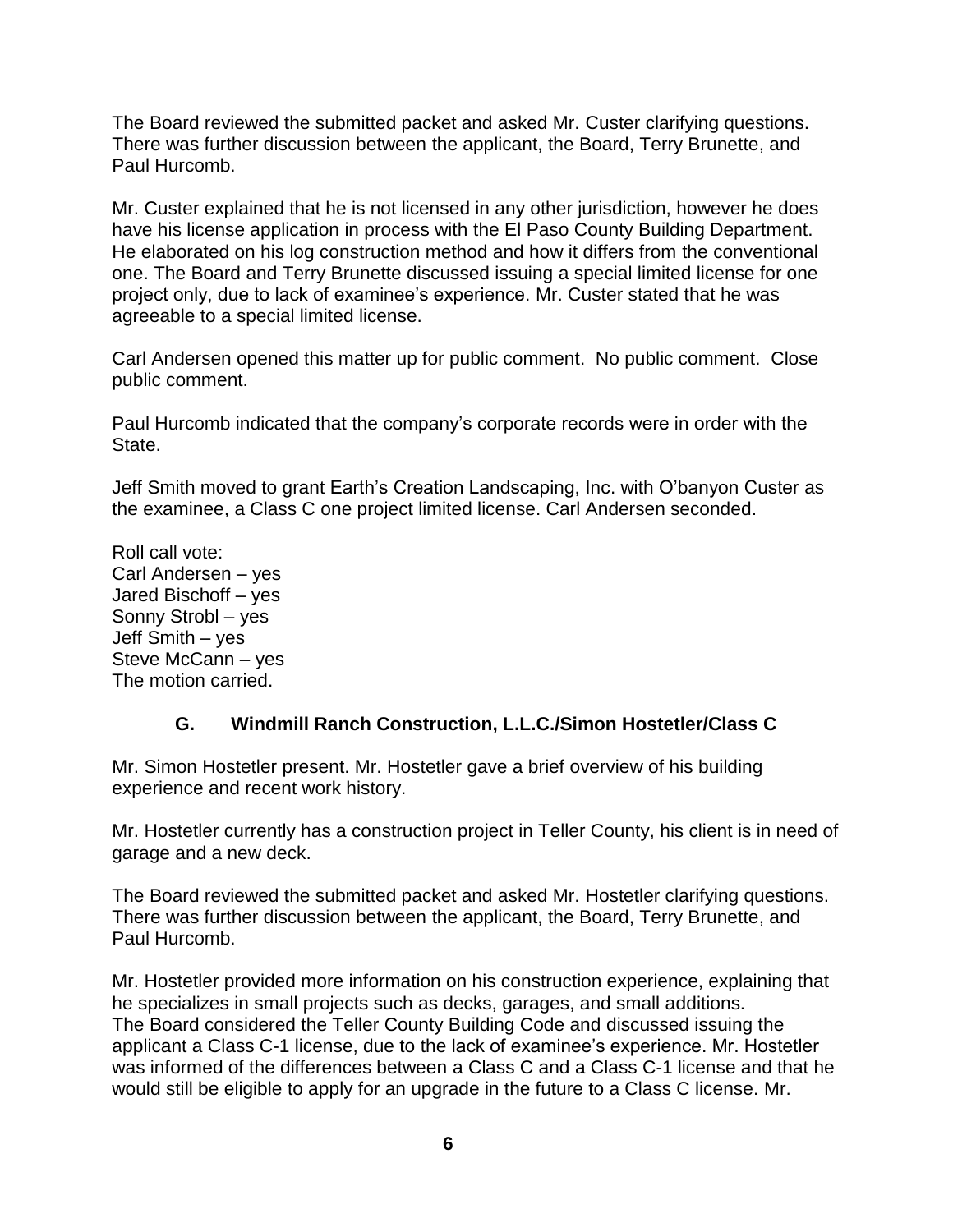Hostetler had no objections to the change and updated his contractor license application to change his request from a Class C to a Class C-1.

Carl Andersen opened this matter up for public comment. No public comment. Close public comment.

Paul Hurcomb indicated that the company's corporate records were in order with the State.

Sonny Strobl moved to grant Windmill Ranch Construction, L.L.C. with Simon Hostetler as the examinee, a Class C-1 license, condition upon providing an additional financial letter and updated certificate of insurance with description of operations. Jared Bischoff seconded.

Roll call vote: Carl Andersen – yes Jared Bischoff – yes Sonny Strobl – yes Jeff Smith – yes Steve McCann – yes The motion carried.

# **H. Colorado Custom Decks, Inc./Garth Hystad/Class C-1**

Mr. Garth Hystad present. Mr. Hystad gave a brief overview of his building experience and recent work history.

Mr. Hystad has been in the construction industry since 1988, he holds a license in El Paso County. Currently he is planning on having a project in Teller County.

The Board reviewed the submitted packet and asked Mr. Hystad clarifying questions. There was further discussion between the applicant, the Board, Terry Brunette, and Paul Hurcomb.

Terry Brunette and Mr. Hystad addressed questions and concerns raised by Paul Hurcomb. BOR pointed out that the letters of reference need to address examinee by name and discussed his certificate of liability missing description of operations.

Carl Andersen opened this matter up for public comment. No public comment. Close public comment.

Paul Hurcomb indicated that the company's corporate records were in order with the State.

Jeff Smith moved to grant Colorado Custom Decks, Inc. with Garth Hystad as the examinee, a Class C-1 license, conditioned upon providing 3 letters of reference and an